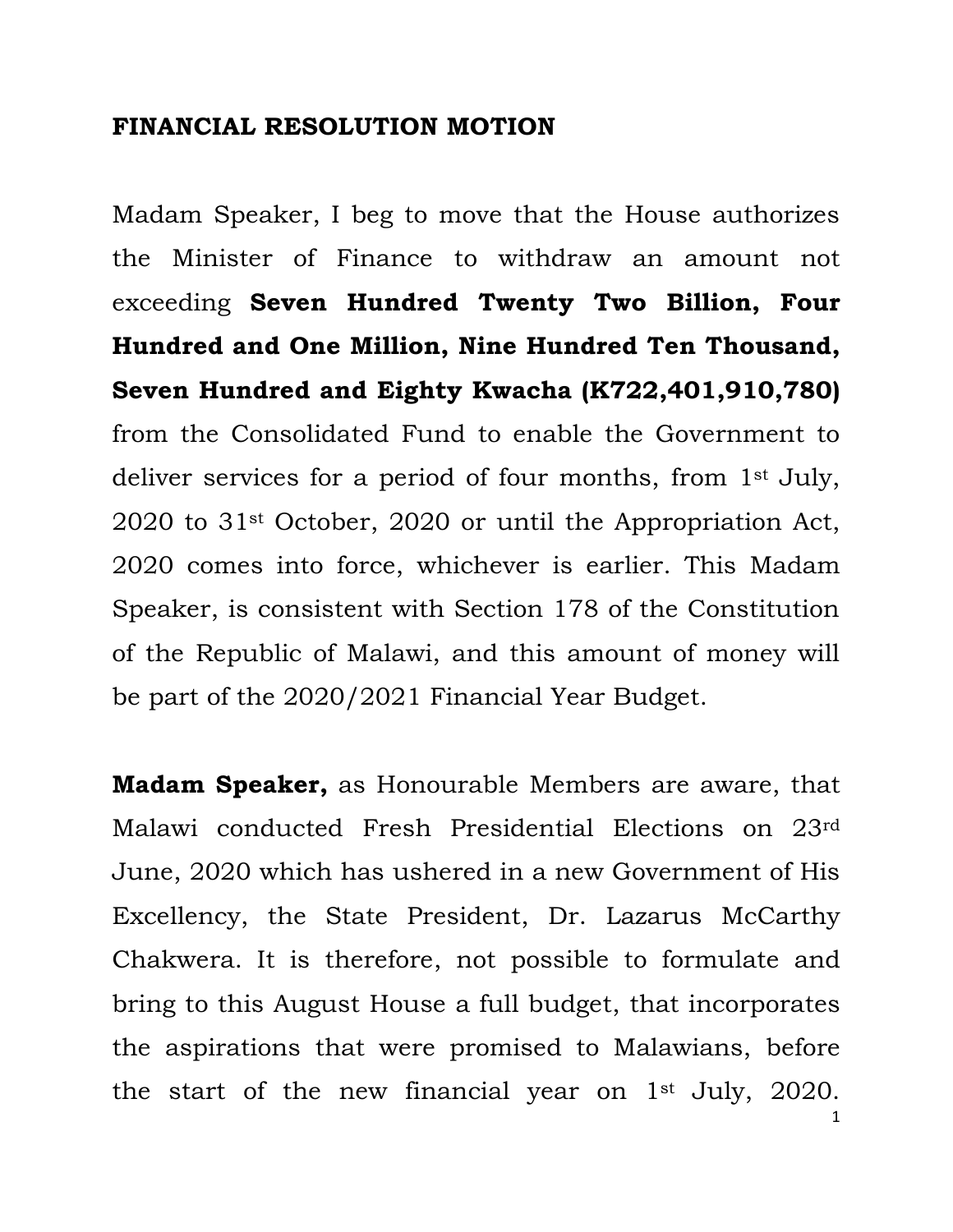Madam Speaker, it has therefore become necessary that I move a Motion on financial resolution to have a Provisional Budget.

**Madam Speaker and Honourable Members,** in my submission, I will not make an elaborate statement of the Provisional Budget since it is presented as a Motion. Madam Speaker the Budget Statement and the detailed budget will be presented when Parliament discusses the full national budget. As I earlier indicated, the Provisional Budget figures will also form part of the 2020/2021 national budget.

**Madam Speaker,** the following are the underlying assumptions for the Provisional Budget:

- (i) Inflation is expected to average 9.4% during the period under review;
- (ii) Exchange rate is expected to average MK750 to One US Dollar;
- (iii) A policy rate to remain constant at 13.5%;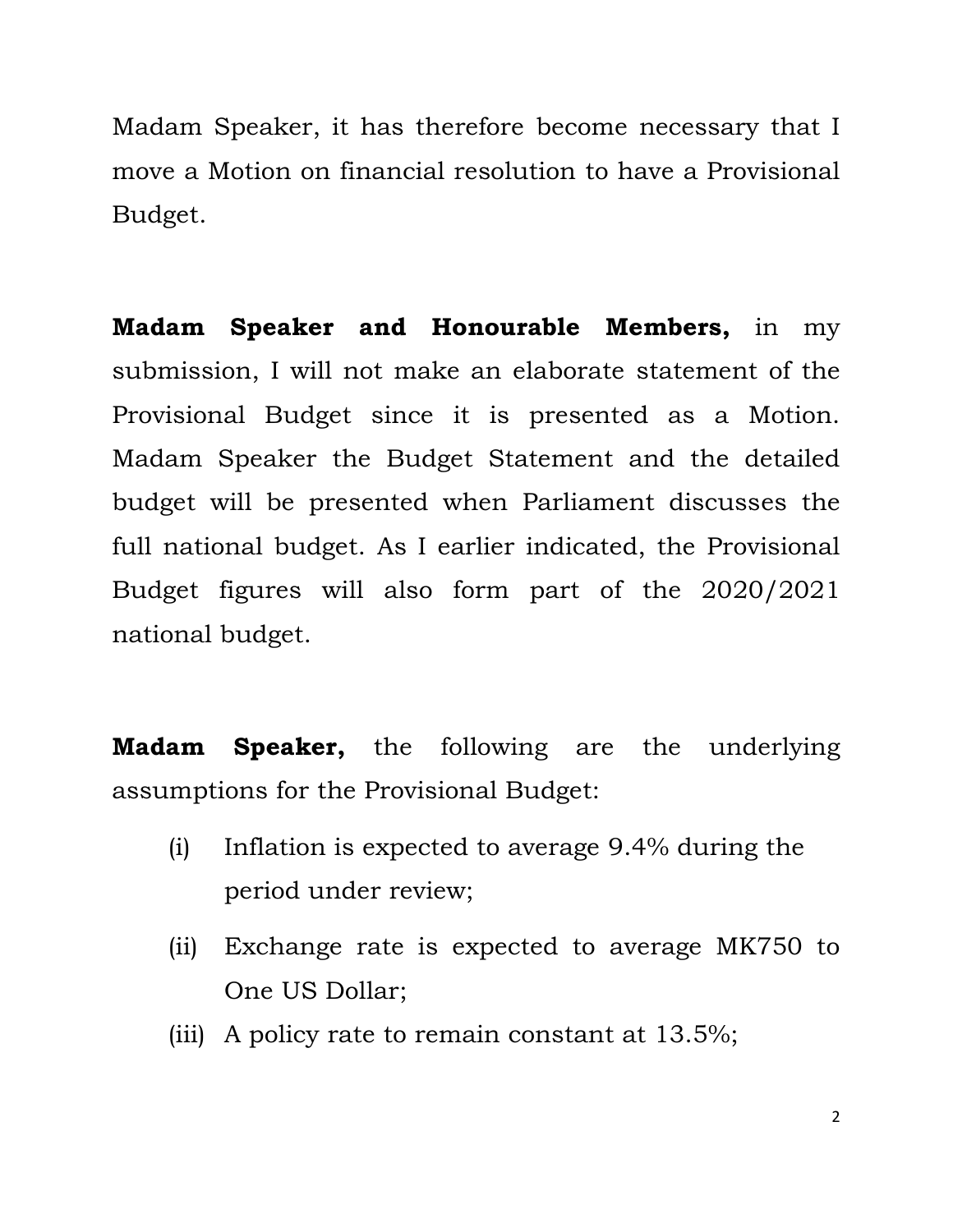- (iv) Only ongoing projects will be provided for in the Provisional Budget while the provisions for new projects will be made in the main budget;
- (v) Allocation to cater for affordable fertilizer and seed has been made; and
- (vi) All contractual obligations which fall due within the four months under consideration have been provided for.

**Madam Speaker,** the Provisional Budget has total revenue and grants amounting to K459.1 billion of which K407.3 billion is domestic revenues and K51.9 billion are grants. Total expenditure and net lending amounts to K722.4 billion for the period of four months. The major highlights in the Provisional Budget are as follows:

### **Wages and Salaries**

**Madam Speaker,** Wages and Salaries are projected at K166.7 billion, representing 36.6% of the 2019/2020 financial year's approved Personal Emoluments figure of K456.0 billion. The projection has been based on Government Ministries, Departments and Agencies' (MDAs)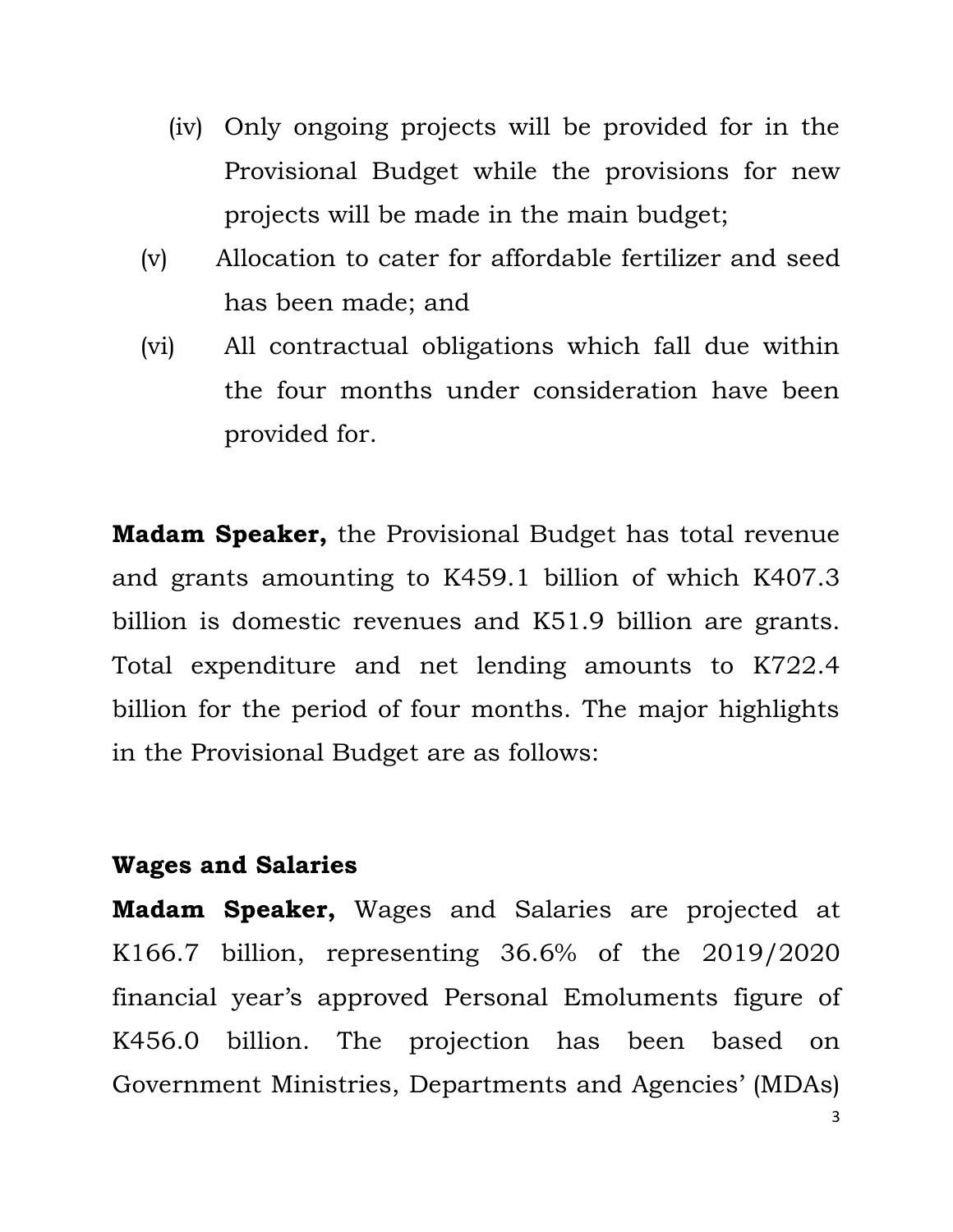actual expenditure on wages and salaries. In addition, the estimate has taken into consideration the recent recruitment of health personnel.

### **Other Recurrent Transactions (ORT)**

**Madam Speaker,** Other Recurrent Transactions (ORT) is based on provision of public services by MDAs from July to October 2020, and their existing commitments. It has also taken into account the provision to enable farmers procure fertilizer at an average price of K4,495/50kg bag.

# **Development Expenditure**

**Madam Speaker,** Development expenditure has a total provision of K169.8 billion of which K119.8 billion is foreign financed while K50.0 billion is domestically financed. **Madam Speaker,** K50.0 billion development expenditure is for ongoing projects only.

# **Net Domestic Borrowing**

**Madam Speaker,** the Provisional Budget has a Net Domestic Borrowing of K209.5 billion.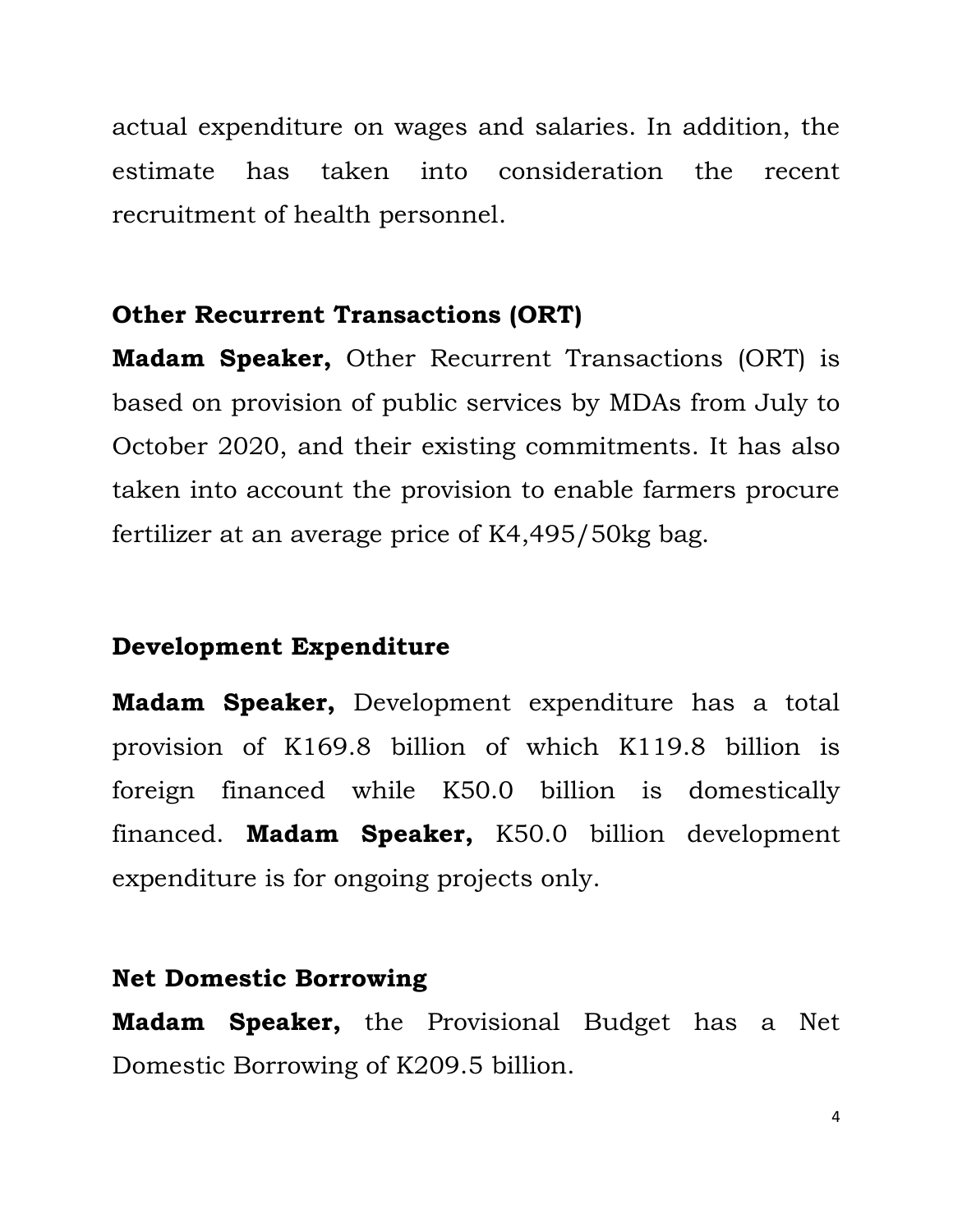### **Policy Measures**

**Madam Speaker**, in fulfillment of the campaign promises, the Government of His Excellency, the State President, **Dr. Lazarus McCarthy Chakwera**, has taken into consideration the following policy measures in this Provisional Budget:

(i) Government will implement the Affordable Inputs Programme (AIP) whereby all smallholder farmers, estimated at 3.5 million, will access fertilizer at K4,495/50kg bag. Each smallholder farmer will be able to purchase two bags of fertilizer and enough seed for maize and legumes commensurate with their land holding size. In order to ensure that the programme is managed effectively, National Identity Cards, which will be linked to an electronic trackingsystem will be used when purchasing the fertilizer and other farm inputs. Government will also tighten border security to control cross border smuggling of the cheap farm inputs;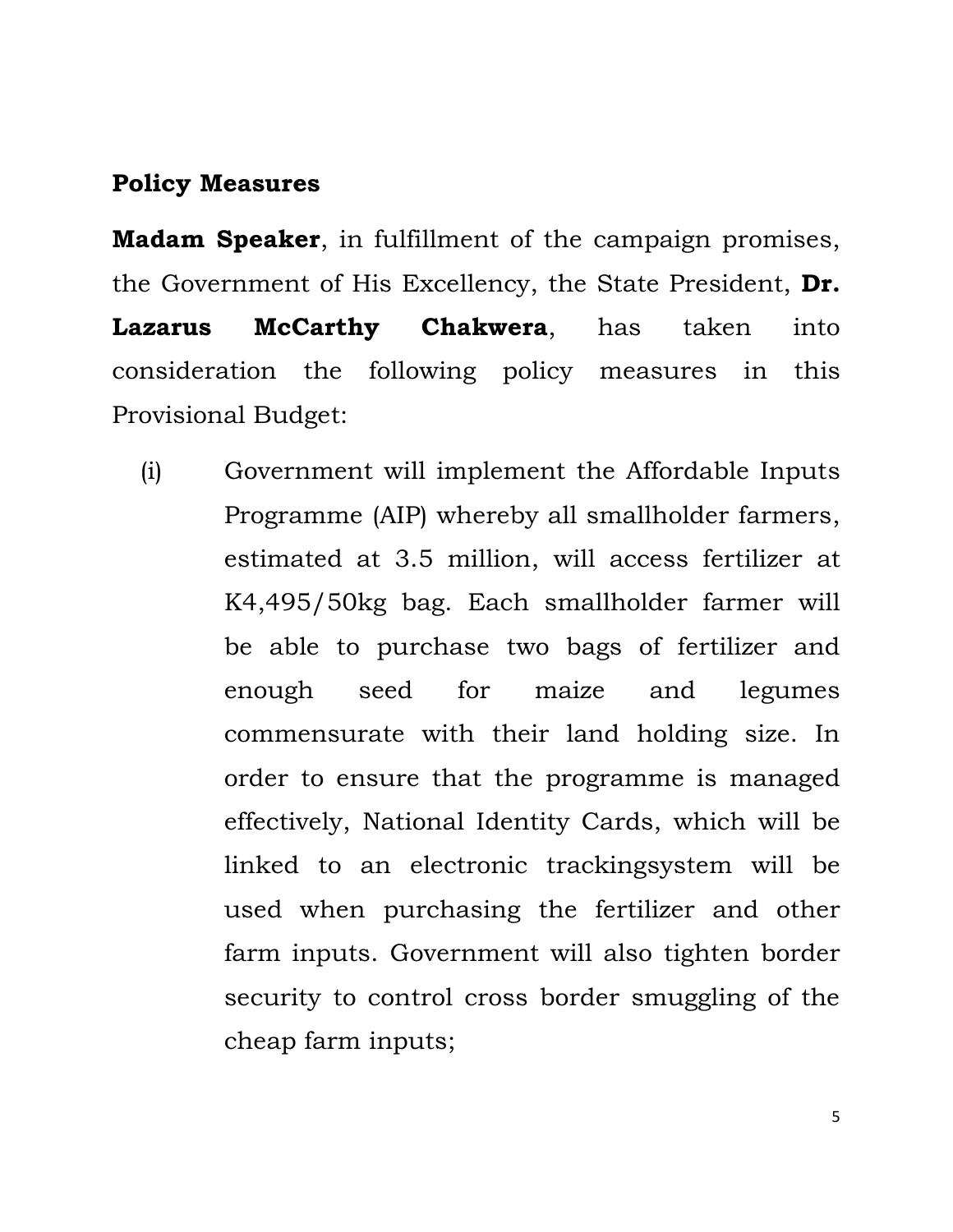- (ii) The tax free band has been increased from K45,000 to K100,000;
- (iii) The Malawi Enterprise Development Fund (MEDF) Youth loans provision has been increased from the current K15.0 billion to K40.0 billion. This amount, **Madam Speaker**, will gradually be increased to reach K75.0 billion. With the increased allocation, Madam Speaker, Government is expected to support creation of 200,000 enterprises run by the youths and women. These enterprises in turn are expected to create over 600,000 jobs which will result in increased tax base, creation of more jobs and improved welfare of our people, especially the youths and women. Government will also review the implementation of MEDF loans to ensure that they are depoliticized;
- (iv) Government has allocated resources in the Provisional Budget for ADMARC to purchase maize and other farm produce from farmers. In addition to the allocated resources, ADMARC will also be allowed to borrow from the commercial

6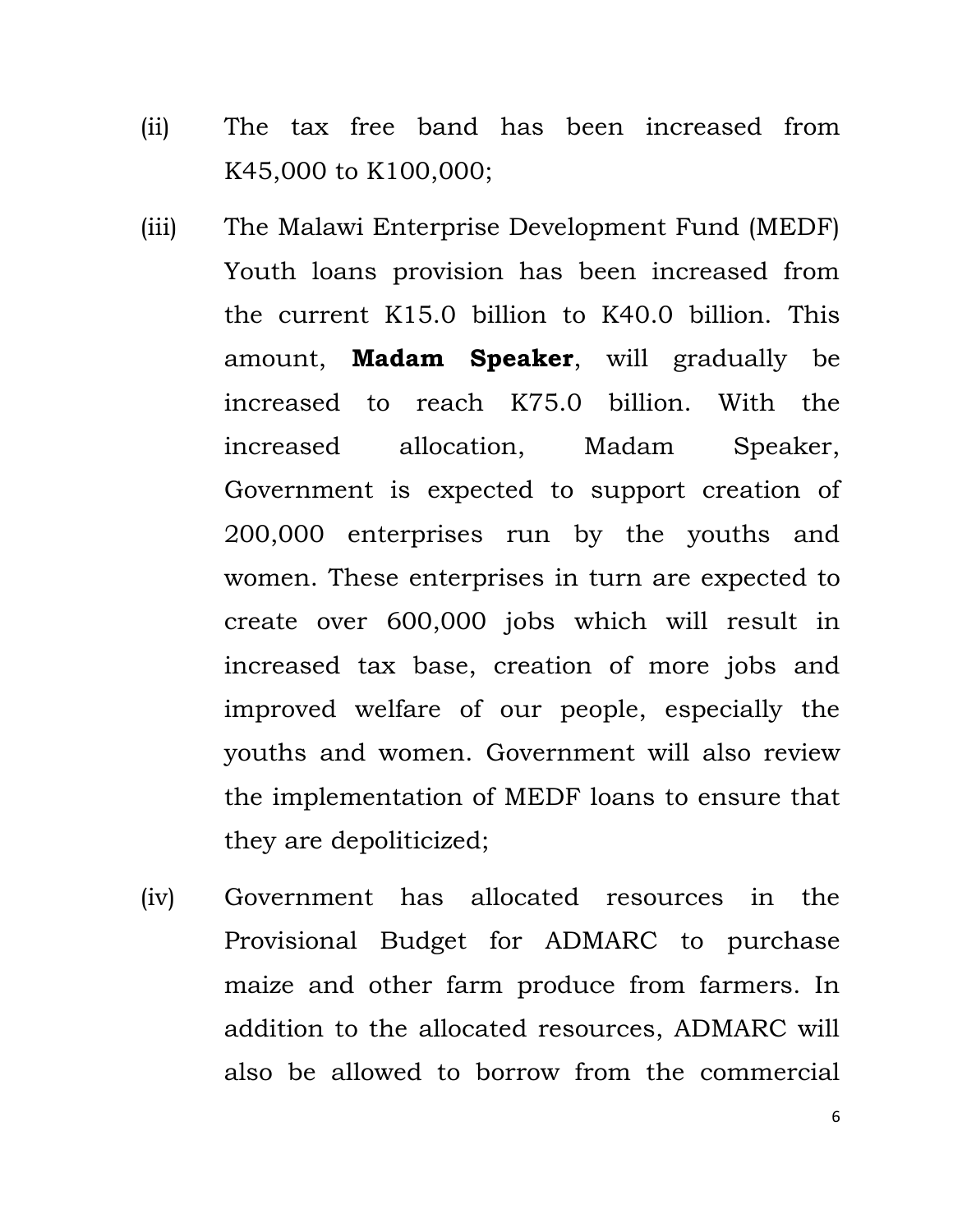banks. This **Madam Speaker**, is expected to provide smallholder farmers with a reliable market to sell their farm produce;

- (v) Government will engage Malawi Congress of Trade Union (MCTU) and Employers Consultative Association of Malawi (ECAM) to review the minimum wage from the current rate of K35,000 per month to a proposed K50,000/month; and
- (vi) Government will also expand the Youth Internship Programme and the private sector will be incentivized to give internship opportunities to the youth. With this arrangement, Madam Speaker, more jobs are expected to be created among our youths. Honourable Members may also wish to note that the Expanded Internship Programme will be the beginning of the National Youth Service Programme that the Government of His Excellency, Dr. Lazarus McCarthy Chakwera intends to introduce.